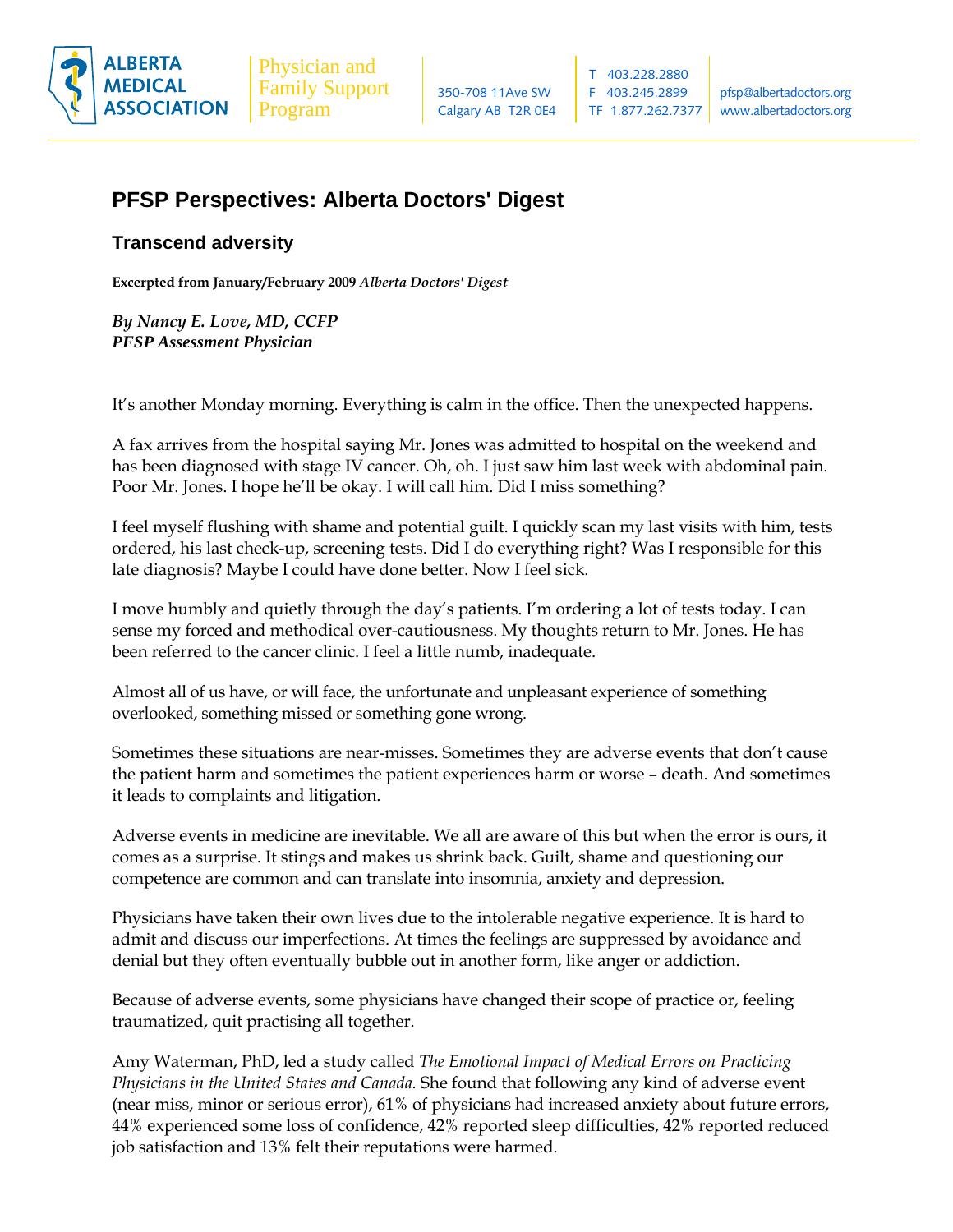Strategies for checking and rechecking, practice guidelines, continuing education and methodical approaches can significantly reduce the chances of error occurring. However, no plan is perfect; we as humans are far from perfect.

The ability to tolerate one's own humanness and, therefore, tolerate one's errors is a skill. It is something we can learn. It is a prerequisite of practising medicine to one's full potential.

This comes with challenging some of our beliefs about who we are. Physicians have a high incidence of perfectionist traits – overly responsible, able to do it all, striving to achieve the high bar. We are skilled healers. When we believe we must live up to these expectations of ourselves, the consequences of making an error is personally painful.

Take a moment and think of a situation in your medical life that didn't go well. It is interesting how the memory and feelings of these events are so readily available and sharp. We do tend to hang onto negative experiences. This can distort reality.

How many hundreds of patients did you see in the last month? Can you think of one error or near miss?

The reality is that although addressing error is important, it is equally important to acknowledge one's multitude of achievements and successes.

That error – how did it pan out? Have you been able to work through it? Sometimes these negative events churn in our heads with worry and pain – especially in the middle of the night.

## **Practical steps for coping with adverse events**

It feels unpleasant to look at errors in the face. However, this is exactly what I recommend doing. First, get a clear honest picture of the facts and chain of events. Writing them down can make it clearer. Who or what were the players at this event (i.e., the patient, the physician, the nursing staff, the lab, the hospital, etc.)?

The responsibility pie is a good concept to use, especially if you are prone to taking on all the burden of responsibility for an error.

This is the idea of drawing a circle and dividing it up into pie-shaped shares of responsibility. This is of value to minimize your role in an unfortunate situation and allow you to understand and be able to take ownership of your piece.

Acknowledging your role in an error situation can cause you to feel negative feelings like guilt. However, it can also be empowering to know that having responsibility means you have the opportunity to control, work on and change your piece for the future.

Communicating to the patient and/or family in the form of an apology is courteous and professional. New laws have been written that state an apology cannot be used against you in any potential legal proceedings. It is not an admission of guilt to apologize.

*Communicating with Your Patient about Harm*, published through the Canadian Medical Protective Association (CMPA), greatly assists with this process. This type of communication is a vital part of healing for all parties involved.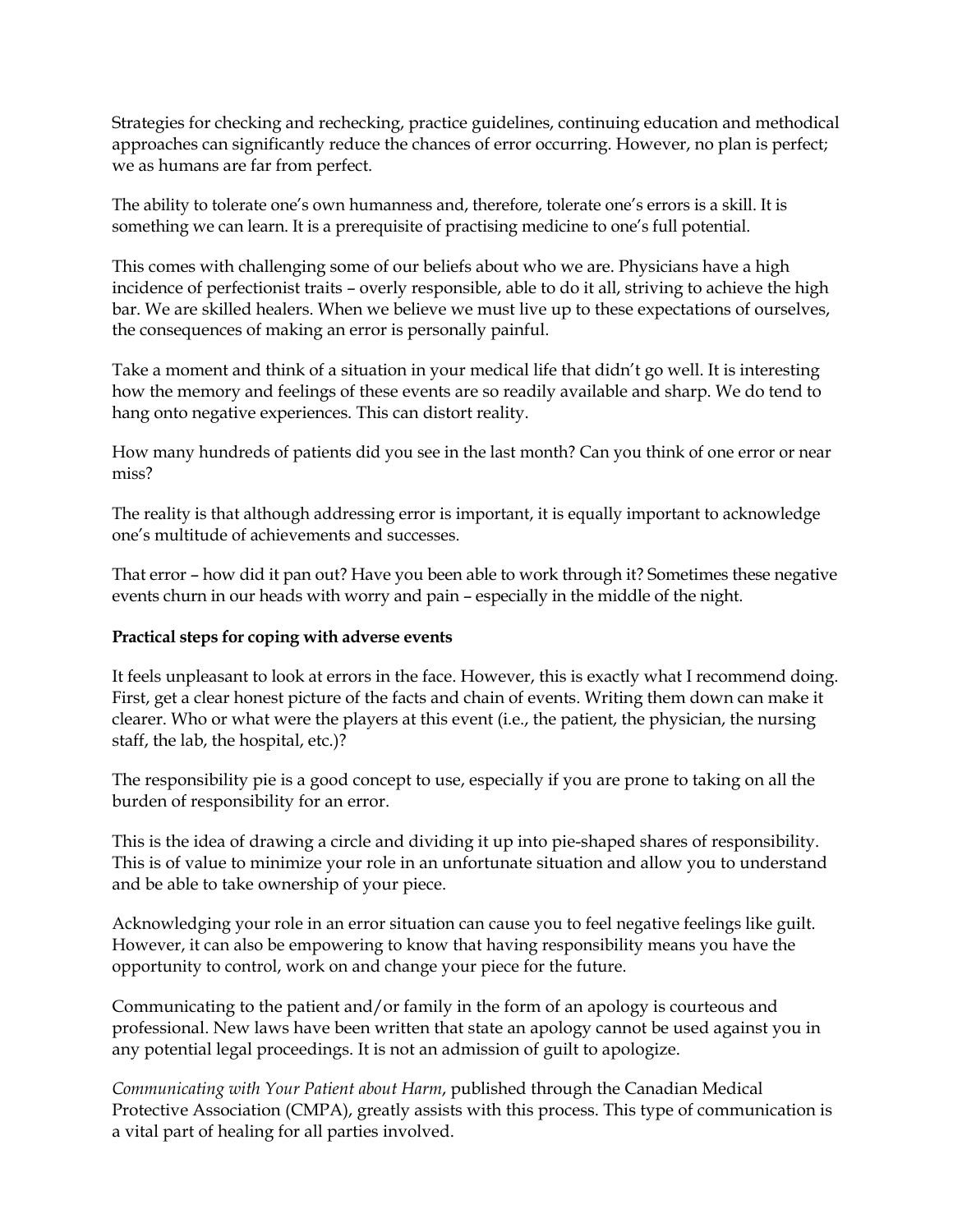It is important to document all encounters with patients, particularly where potential for error is involved. Do not change your notes after an event. It is important to date any additions to a file.

If you have concerns of any potential liability, it is appropriate to call the CMPA. The staff are skilled at answering questions and welcome the opportunity to assist.

### **Meet the challenge when you question yourself**

Often the greatest challenge is managing the feelings of shame, inadequacy, self-doubt and humiliation. When we are striving to do our best and perform, an adverse event makes us question our self-worth and our abilities.

Ruminating on these thoughts is common, unpleasant and rather unproductive. We often blur our professional and personal identities.

An adverse event is only a part of our professional persona, not our whole professional persona and certainly not our personal identity.

We often worry that our colleagues will think less of us. However, more often than not, they are just relieved that it wasn't them.

Self-deprecating thoughts can form a life of their own, especially at 3 a.m. To take charge of these thoughts, it is of value to deliberately take time to attend to them. Challenge them by balancing your thoughts. Consider your conscientiousness, competency, compassion and, indeed, your fallibility as a human being.

Make a list of your successes and accomplishments in life and refer to them often to counterbalance negative thoughts. Nothing can take away all your achievements.

Seeking support is often uncomfortable for physicians. It feels shameful and exposed. Will it reflect negatively on our professional image and strength of character?

In reality, when coping with adverse events, seeking and accepting support is probably the best strategy of all. In sharing with colleagues, you will find that you are not alone in the experience of adverse events.

Others will start to share their own experiences. Often there is a sense of relief in doing so. If there is concern about litigation, it is appropriate to share feelings about an experience without sharing specific details of the event.

Seeking professional counselling is a gift of personal growth. It is never too late to address issues from adverse events, even if they occurred years ago.

In Dr. Waterman's study, 43% of physicians felt that taking time away from work for counselling would be difficult, 35% were concerned about confidentiality if they were sued, 34% were worried the counselling history would be placed on their permanent record and 18% were concerned they'd be judged negatively by their colleagues for receiving counselling.

## **PFSP can help**

The confidential Physician and Family Support Program (PFSP) will arrange counselling for all